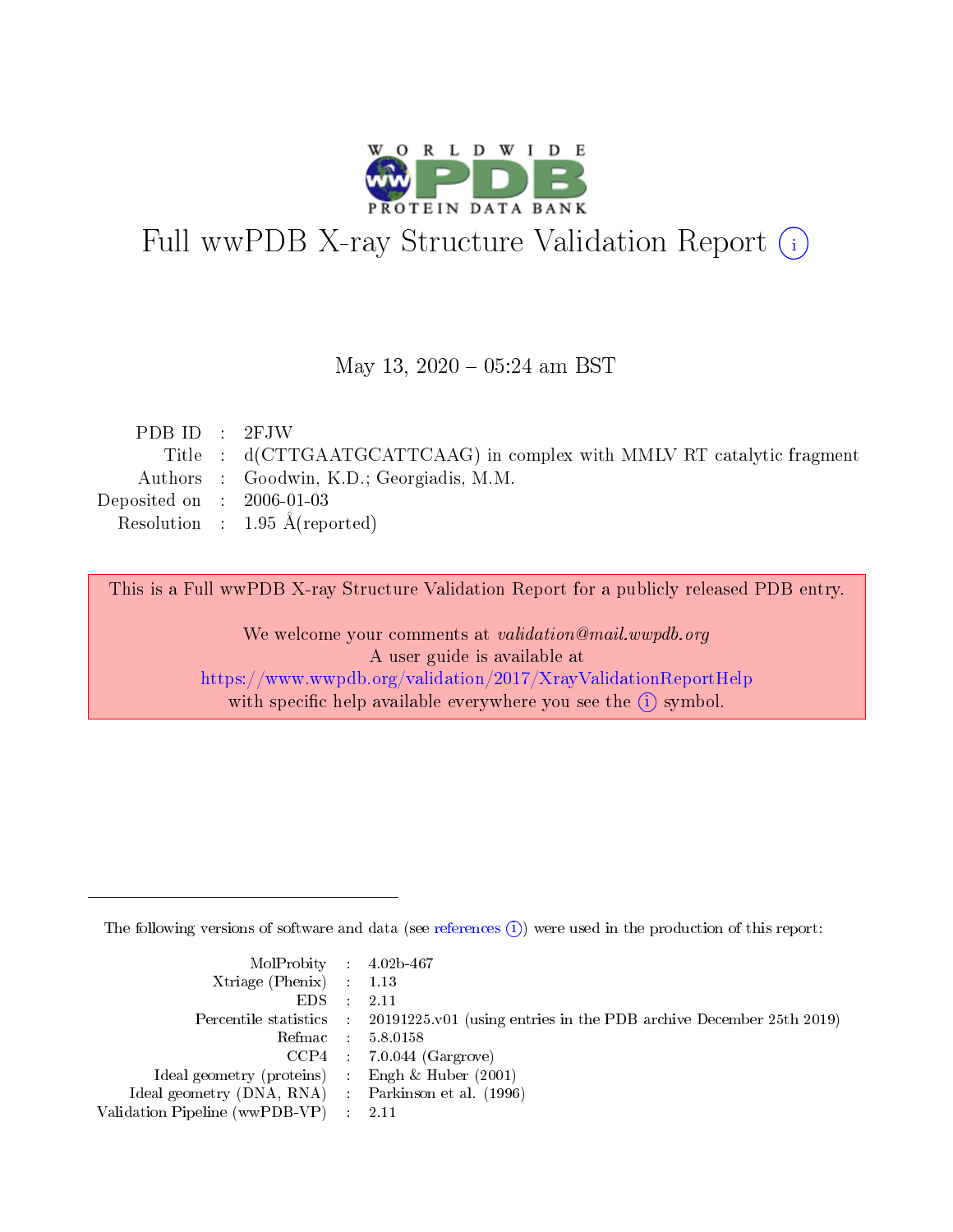# 1 [O](https://www.wwpdb.org/validation/2017/XrayValidationReportHelp#overall_quality)verall quality at a glance  $(i)$

The following experimental techniques were used to determine the structure: X-RAY DIFFRACTION

The reported resolution of this entry is 1.95 Å.

Percentile scores (ranging between 0-100) for global validation metrics of the entry are shown in the following graphic. The table shows the number of entries on which the scores are based.



| Metric                | Whole archive        | Similar resolution                                                     |
|-----------------------|----------------------|------------------------------------------------------------------------|
|                       | $(\#\text{Entries})$ | $(\#\text{Entries},\,\text{resolution}\,\,\text{range}(\textup{\AA}))$ |
| $R_{free}$            | 130704               | $2580(1.96-1.96)$                                                      |
| Clashscore            | 141614               | $2705(1.96-1.96)$                                                      |
| Ramachandran outliers | 138981               | 2678 (1.96-1.96)                                                       |
| Sidechain outliers    | 138945               | 2678 (1.96-1.96)                                                       |
| RSRZ outliers         | 127900               | $2539(1.96-1.96)$                                                      |

The table below summarises the geometric issues observed across the polymeric chains and their fit to the electron density. The red, orange, yellow and green segments on the lower bar indicate the fraction of residues that contain outliers for  $>=3, 2, 1$  and 0 types of geometric quality criteria respectively. A grey segment represents the fraction of residues that are not modelled. The numeric value for each fraction is indicated below the corresponding segment, with a dot representing fractions  $\epsilon=5\%$  The upper red bar (where present) indicates the fraction of residues that have poor fit to the electron density. The numeric value is given above the bar.

|  | $\boxed{\text{Mol}}$ Chain   Length |     | Quality of chain |     |  |
|--|-------------------------------------|-----|------------------|-----|--|
|  |                                     | 25% | 75%              |     |  |
|  |                                     |     | 100%             |     |  |
|  | 255                                 | 15% | 73%              | 23% |  |

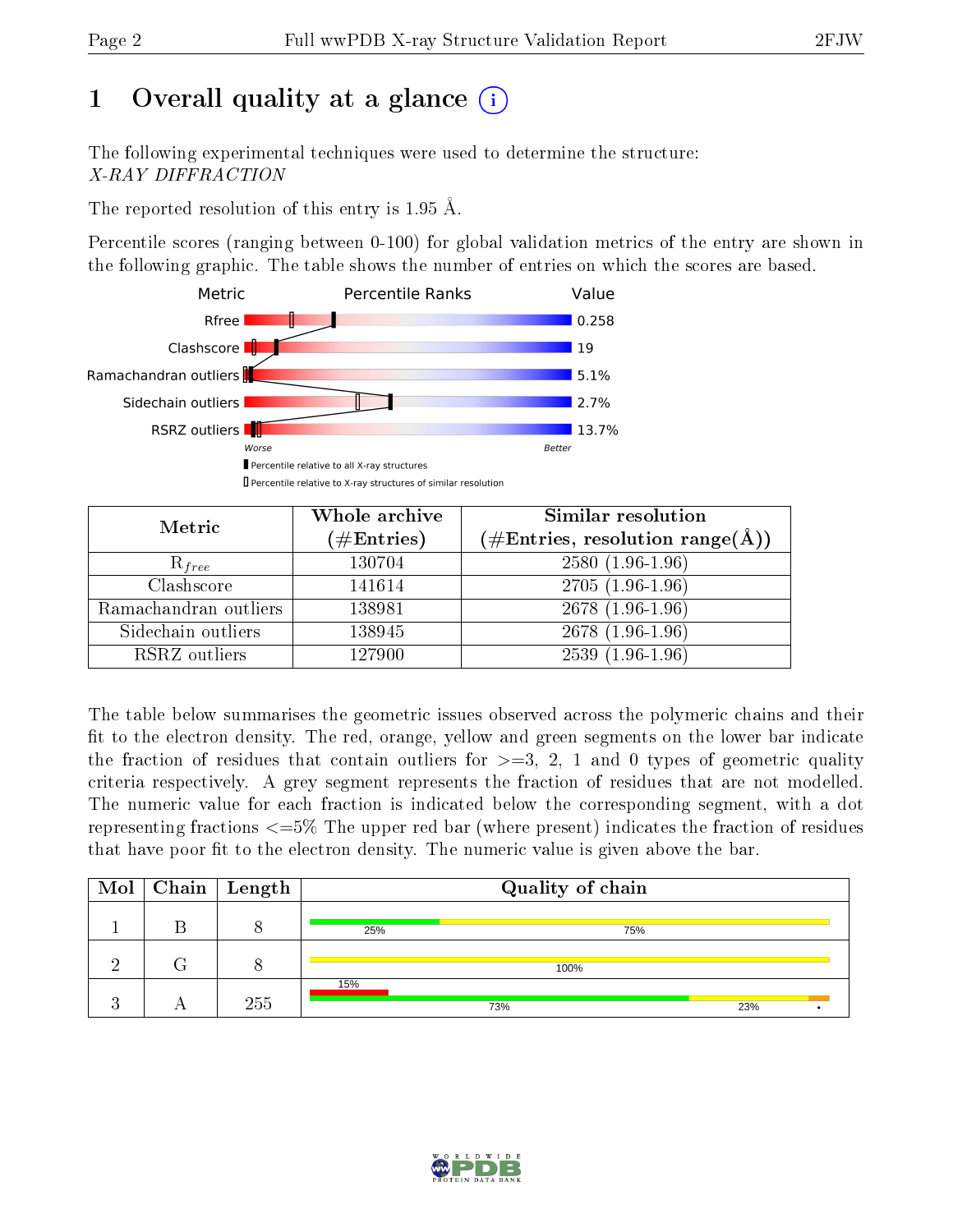# 2 Entry composition (i)

There are 4 unique types of molecules in this entry. The entry contains 2579 atoms, of which 0 are hydrogens and 0 are deuteriums.

In the tables below, the ZeroOcc column contains the number of atoms modelled with zero occupancy, the AltConf column contains the number of residues with at least one atom in alternate conformation and the Trace column contains the number of residues modelled with at most 2 atoms.

Molecule 1 is a DNA chain called 5'-D(\*CP\*TP\*TP\*GP\*AP\*AP\*TP\*G)-3'.

| Mol | $\mid$ Chain $\mid$ Residues $\mid$ | $\rm{Atoms}$ |  |          | $\text{ZeroOcc} \mid \text{AltConf} \mid \text{Trace}$ |  |  |
|-----|-------------------------------------|--------------|--|----------|--------------------------------------------------------|--|--|
|     |                                     | Total C N O  |  |          |                                                        |  |  |
|     |                                     | 162          |  | 79 29 47 |                                                        |  |  |

• Molecule 2 is a DNA chain called  $5^{\prime}$ -D(P\*CP\*AP\*TP\*TP\*CP\*AP\*AP\*G)-3'.

| Mol | $\mid$ Chain $\mid$ Residues | Atoms     |  |       | $\text{ZeroOcc} \mid \text{AltConf} \mid \text{Trace}$ |  |  |  |
|-----|------------------------------|-----------|--|-------|--------------------------------------------------------|--|--|--|
| ↵   |                              | Total C N |  | 78 30 | - 47                                                   |  |  |  |

Molecule 3 is a protein called Reverse transcriptase.

| Mol | Chain | Residues | $\rm{Atoms}$ |      |         |  | ZeroOcc   AltConf   Trace |  |  |
|-----|-------|----------|--------------|------|---------|--|---------------------------|--|--|
|     |       | 255      | $\rm Total$  |      |         |  |                           |  |  |
|     |       |          | 2041         | 1311 | 356 367 |  |                           |  |  |

• Molecule 4 is water.

|  | $Mol$   Chain   Residues | Atoms               | $ZeroOcc$   AltConf |
|--|--------------------------|---------------------|---------------------|
|  |                          | Total O             |                     |
|  | 209                      | Total<br>209<br>209 |                     |

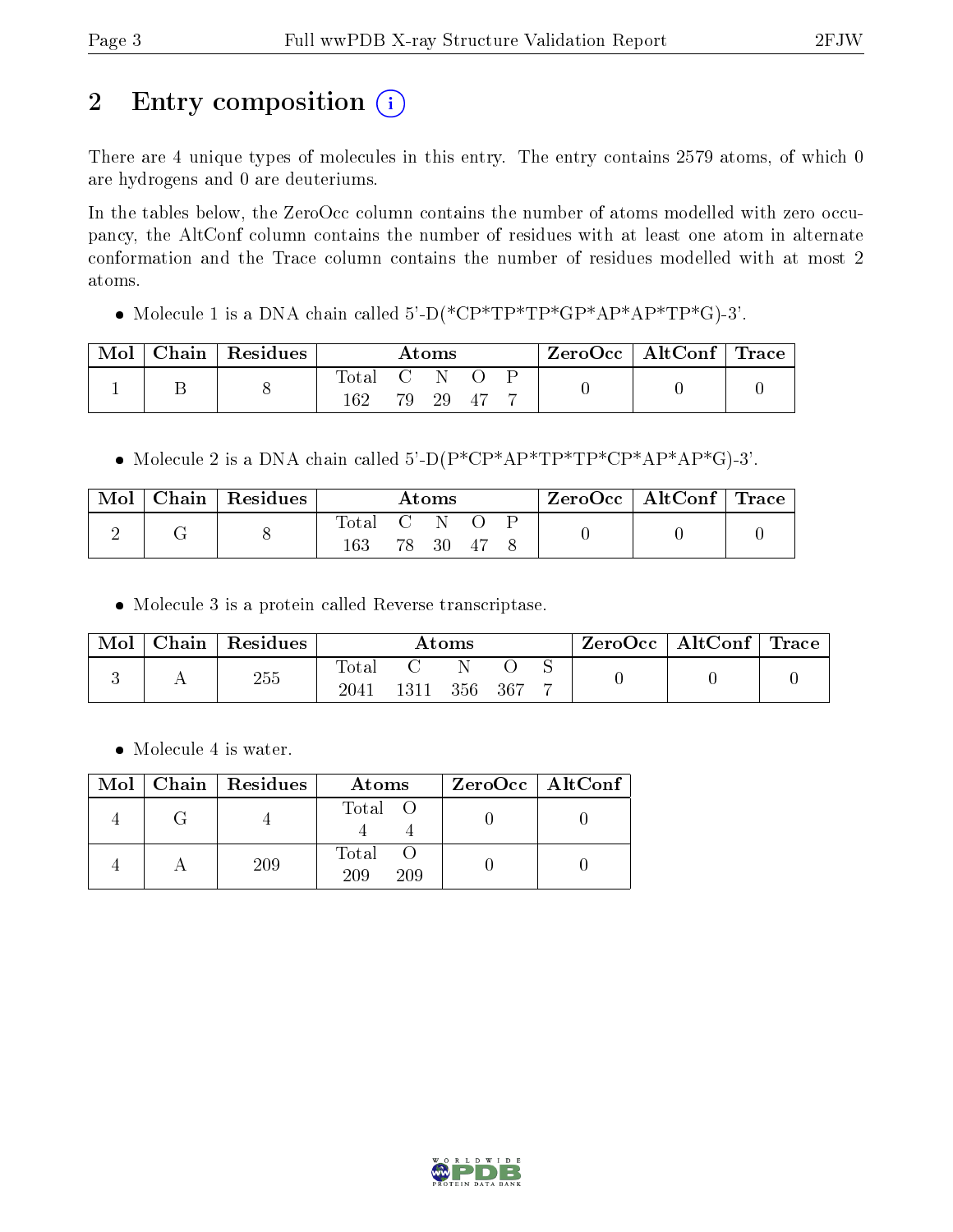# 3 Residue-property plots  $(i)$

These plots are drawn for all protein, RNA and DNA chains in the entry. The first graphic for a chain summarises the proportions of the various outlier classes displayed in the second graphic. The second graphic shows the sequence view annotated by issues in geometry and electron density. Residues are color-coded according to the number of geometric quality criteria for which they contain at least one outlier: green  $= 0$ , yellow  $= 1$ , orange  $= 2$  and red  $= 3$  or more. A red dot above a residue indicates a poor fit to the electron density (RSRZ  $> 2$ ). Stretches of 2 or more consecutive residues without any outlier are shown as a green connector. Residues present in the sample, but not in the model, are shown in grey.

• Molecule 1: 5'-D(\*CP\*TP\*TP\*GP\*AP\*AP\*TP\*G)-3'

| Chain B:                            | 25%                                                                                                       |                                                                                        | 75%                                             |                                                                                            |                                  |
|-------------------------------------|-----------------------------------------------------------------------------------------------------------|----------------------------------------------------------------------------------------|-------------------------------------------------|--------------------------------------------------------------------------------------------|----------------------------------|
| 8 1 2 3 3 5 9                       |                                                                                                           |                                                                                        |                                                 |                                                                                            |                                  |
|                                     |                                                                                                           | • Molecule 2: 5'-D( $P^*CP^*AP^*TP^*TP^*CP^*AP^*AP^*AP^*G$ )-3'                        |                                                 |                                                                                            |                                  |
| Chain G:                            |                                                                                                           | 100%                                                                                   |                                                 |                                                                                            |                                  |
| 8988998                             |                                                                                                           |                                                                                        |                                                 |                                                                                            |                                  |
|                                     | • Molecule 3: Reverse transcriptase                                                                       |                                                                                        |                                                 |                                                                                            |                                  |
| Chain A:                            | 15%                                                                                                       | 73%                                                                                    |                                                 | 23%                                                                                        |                                  |
| <mark>(용품)</mark>                   | <mark>ន្ទ្រី ដូ ដូ ដូ ដូ ឌូ ឌូ</mark><br>ត្រូវ ដូ ដូ ដូ ដូ <mark>ឌូ ឌូ</mark><br><b>Y64</b><br><b>Egl</b> | <mark>ggg</mark><br>R100<br>K <sub>102</sub><br>K103<br>V <sub>101</sub><br><b>R80</b> | V <sub>109</sub><br>P <sub>11</sub>             | N <sub>134</sub><br><b>H126</b><br>P <sub>132</sub><br>$\frac{131}{2}$<br>P <sub>12</sub>  | Q144<br>W145<br>L <sub>139</sub> |
| <b>H161</b><br>D <sub>17</sub><br>륩 | D <sub>206</sub><br>S <sub>180</sub><br><b>G17</b><br>$\overline{a}$<br>葛<br>н                            | H214<br>$\frac{1}{2}$                                                                  | N249<br><b>250</b><br>$^{1264}$<br>es<br>S<br>ã | <b>Y271</b><br>L <sub>273</sub><br>E27<br>$\overline{\mathcal{D}}$<br><b>Ist</b><br>ē<br>횶 |                                  |

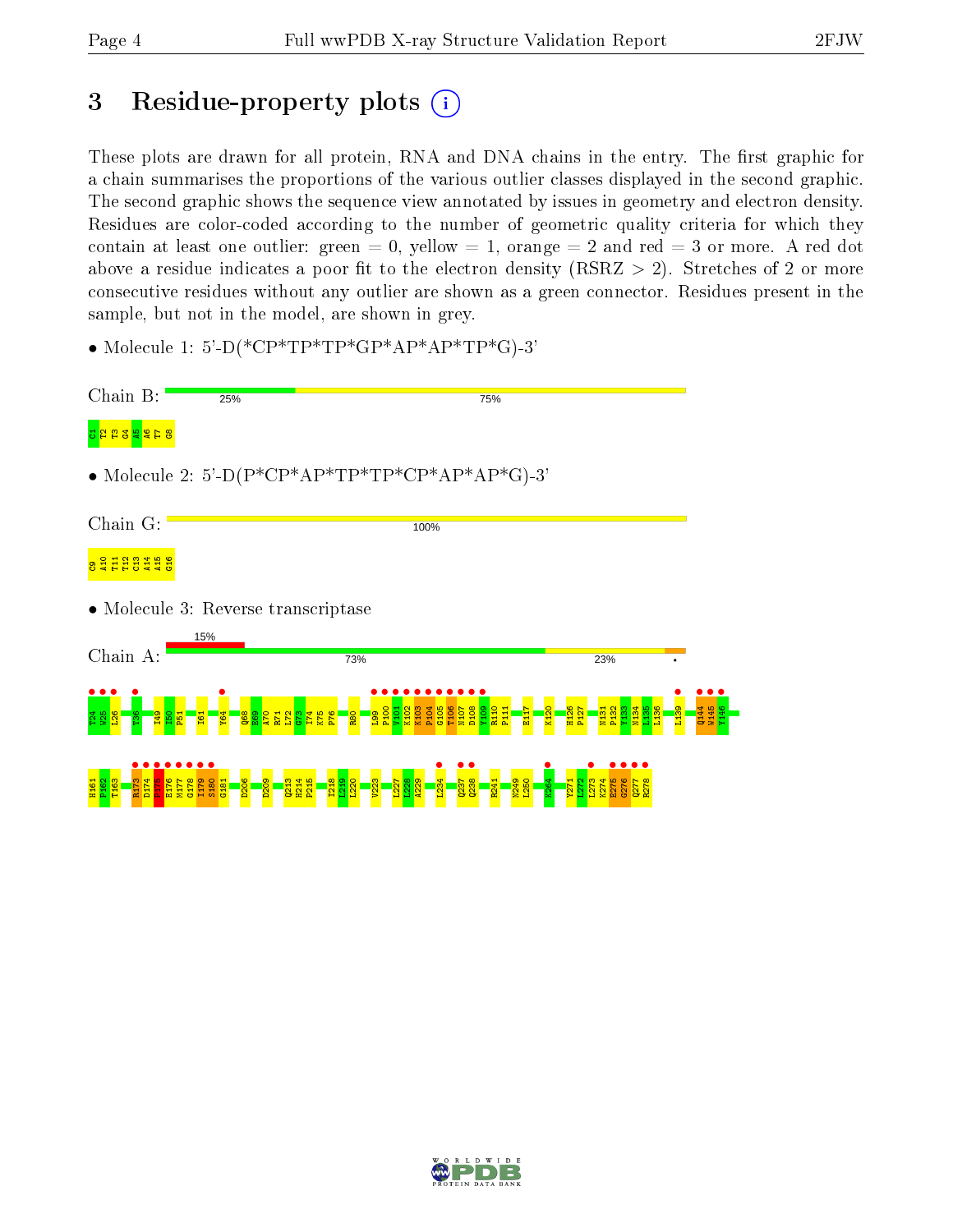# 4 Data and refinement statistics  $(i)$

| Property                                                         | Value                                              | Source     |
|------------------------------------------------------------------|----------------------------------------------------|------------|
| Space group                                                      | P 21 21 2                                          | Depositor  |
| Cell constants                                                   | 145.65Å 46.81Å<br>$54.95\text{\AA}$                | Depositor  |
| a, b, c, $\alpha$ , $\beta$ , $\gamma$                           | $90.00^{\circ}$ $90.00^{\circ}$<br>$90.00^{\circ}$ |            |
| Resolution $(A)$                                                 | $50.00 - 1.95$                                     | Depositor  |
|                                                                  | 46.81<br>$-1.95$                                   | <b>EDS</b> |
| % Data completeness                                              | (Not available) $(50.00-1.95)$                     | Depositor  |
| (in resolution range)                                            | $95.9(46.81-1.95)$                                 | <b>EDS</b> |
| $R_{merge}$                                                      | (Not available)                                    | Depositor  |
| $\mathrm{R}_{sym}$                                               | (Not available)                                    | Depositor  |
| $\langle I/\sigma(I) \rangle^{-1}$                               | $2.78$ (at 1.95Å)                                  | Xtriage    |
| Refinement program                                               | $CNS$ 1.0                                          | Depositor  |
| $R, R_{free}$                                                    | 0.237, 0.256                                       | Depositor  |
|                                                                  | 0.237,<br>0.258                                    | DCC        |
| $R_{free}$ test set                                              | 1361 reflections $(4.84\%)$                        | wwPDB-VP   |
| Wilson B-factor $(A^2)$                                          | 29.8                                               | Xtriage    |
| Anisotropy                                                       | 0.200                                              | Xtriage    |
| Bulk solvent $k_{sol}(\text{e}/\text{A}^3), B_{sol}(\text{A}^2)$ | 0.32, 50.3                                         | <b>EDS</b> |
| $L$ -test for twinning <sup>2</sup>                              | $< L >$ = 0.49, $< L2$ > = 0.32                    | Xtriage    |
| Estimated twinning fraction                                      | $\overline{\text{No}}$ twinning to report.         | Xtriage    |
| $F_o, F_c$ correlation                                           | 0.93                                               | <b>EDS</b> |
| Total number of atoms                                            | 2579                                               | wwPDB-VP   |
| Average B, all atoms $(A^2)$                                     | 40.0                                               | wwPDB-VP   |

Xtriage's analysis on translational NCS is as follows: The largest off-origin peak in the Patterson function is  $6.72\%$  of the height of the origin peak. No significant pseudotranslation is detected.

<sup>&</sup>lt;sup>2</sup>Theoretical values of  $\langle |L| \rangle$ ,  $\langle L^2 \rangle$  for acentric reflections are 0.5, 0.333 respectively for untwinned datasets, and 0.375, 0.2 for perfectly twinned datasets.



<span id="page-4-1"></span><span id="page-4-0"></span><sup>1</sup> Intensities estimated from amplitudes.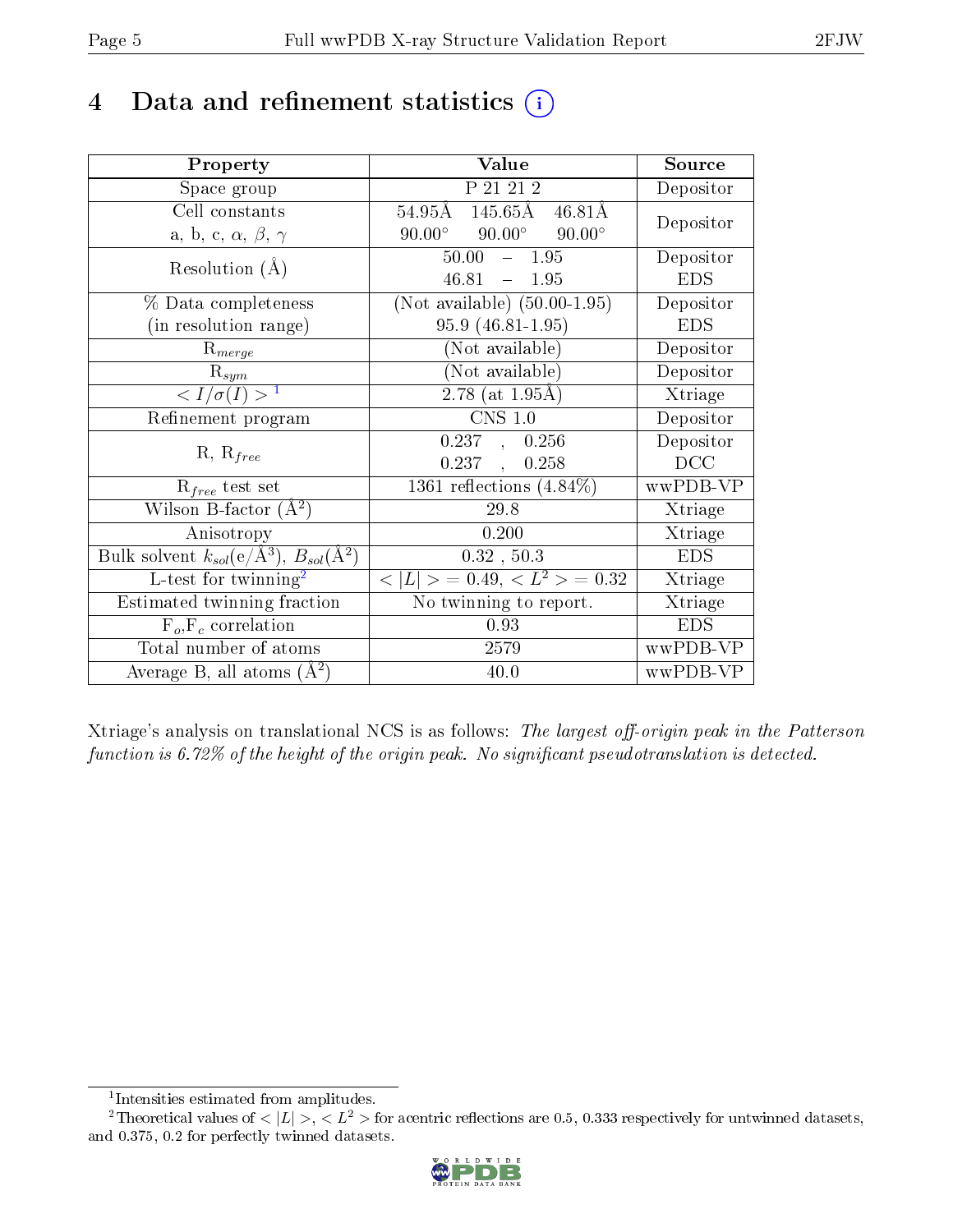# 5 Model quality  $(i)$

### 5.1 Standard geometry  $(i)$

The Z score for a bond length (or angle) is the number of standard deviations the observed value is removed from the expected value. A bond length (or angle) with  $|Z| > 5$  is considered an outlier worth inspection. RMSZ is the root-mean-square of all Z scores of the bond lengths (or angles).

| Mol           | Chain |      | Bond lengths | Bond angles |                   |  |
|---------------|-------|------|--------------|-------------|-------------------|--|
|               |       | RMSZ | $\# Z >5$    | RMSZ        | $\# Z  > 5$       |  |
| $\mathbf{1}$  | B     | 0.24 | 0/181        | 0.66        | 0/278             |  |
| $\mathcal{D}$ | G     | 0.24 | 0/182        | 0.67        | 0/278             |  |
| $\mathcal{R}$ |       | 0.32 | /2097        | 0.60        | /2858             |  |
| ΑH            | Αll   | 0.31 | 2460         | 0.61        | $^\prime\!\!3414$ |  |

There are no bond length outliers.

There are no bond angle outliers.

There are no chirality outliers.

There are no planarity outliers.

### 5.2 Too-close contacts (i)

In the following table, the Non-H and H(model) columns list the number of non-hydrogen atoms and hydrogen atoms in the chain respectively. The H(added) column lists the number of hydrogen atoms added and optimized by MolProbity. The Clashes column lists the number of clashes within the asymmetric unit, whereas Symm-Clashes lists symmetry related clashes.

|  |      |      |    | Mol   Chain   Non-H   H(model)   H(added)   Clashes   Symm-Clashes |
|--|------|------|----|--------------------------------------------------------------------|
|  | 162  | 93   |    |                                                                    |
|  | 163  |      |    |                                                                    |
|  | 2041 | 2056 | 65 |                                                                    |
|  | 209  |      |    |                                                                    |
|  |      |      |    |                                                                    |
|  | 2579 | 2240 |    |                                                                    |

The all-atom clashscore is defined as the number of clashes found per 1000 atoms (including hydrogen atoms). The all-atom clashscore for this structure is 19.

All (89) close contacts within the same asymmetric unit are listed below, sorted by their clash magnitude.

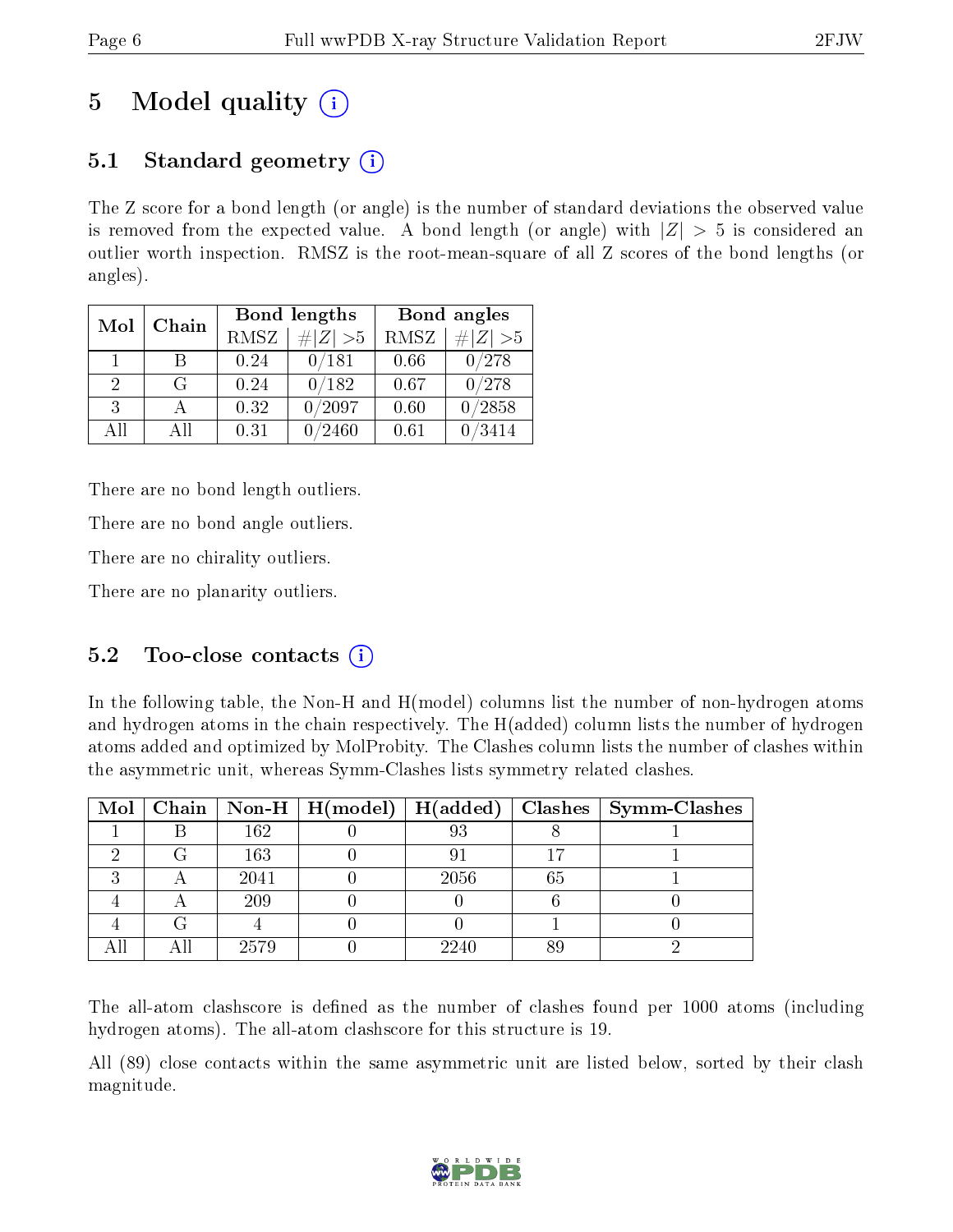| Atom-1                      | Atom-2                       | Interatomic       | Clash         |
|-----------------------------|------------------------------|-------------------|---------------|
|                             |                              | distance $(\AA)$  | overlap $(A)$ |
| 3:A:74:ILE:HG23             | $3:A:111:PRO:\overline{HG3}$ | 1.49              | 0.93          |
| 3:A:234:LEU:HG              | 3: A:238: GLN: HE21          | 1.34              | 0.90          |
| 1:B:7:DT:H2"                | 1:B:8:DG:H5'                 | 1.57              | 0.85          |
| 3:A:139:LEU:HD13            | 3:A:278:ARG:OXT              | 1.78              | 0.84          |
| 3:A:102:LYS:H <sub>D3</sub> | 3: A:106:THR:HA              | 1.62              | 0.81          |
| 3:A:173:ARG:HA              | 3:A:173:ARG:HE               | 1.47              | 0.79          |
| 3:A:103:LYS:HB2             | 3:A:104:PRO:HD3              | 1.65              | 0.78          |
| 3:A:174:ASP:HB3             | 3:A:178:GLY:HA2              | 1.65              | 0.77          |
| 3:A:161:HIS:HD2             | 3:A:163:THR:H                | 1.29              | 0.77          |
| 3:A:71:ARG:NH1              | 3:A:175:PRO:HG3              | 2.00              | 0.77          |
| 3:A:179:ILE:HG22            | 3:A:180:SER:H                | 1.49              | 0.76          |
| 3:A:274:LYS:HG2             | 3:A:275:GLU:HG3              | 1.67              | 0.76          |
| 3:A:234:LEU:HG              | 3:A:238:GLN:NE2              | 2.02              | 0.75          |
| 2:G:11:DT:H2"               | 2:G:12:DT:H5'                | 1.70              | 0.73          |
| 2:G:12:DT:H2"               | 2:G:13:DC:H5'                | 1.70              | 0.72          |
| 3:A:61:ILE:HD11             | 3:A:117:GLU:HG3              | 1.73              | 0.70          |
| 1:B:7:DT:H2"                | 1:B:8:DG:C5'                 | 2.24              | 0.68          |
| 3:A:179:ILE:HG22            | 3:A:180:SER:N                | 2.09              | 0.67          |
| 3: A:68: GLN:O              | 3:A:72:LEU:HD13              | 1.94              | 0.67          |
| 3:A:234:LEU:O               | 3:A:237:GLN:HG2              | 1.96              | 0.66          |
| $3:A:70:ALA:H\overline{B1}$ | 3:A:100:PRO:HB3              | 1.78              | 0.65          |
| 2:G:11:DT:H2"               | 2:G:12:DT:C5'                | 2.28              | 0.64          |
| 3:A:218:ILE:HB              | 3:A:229:ALA:HB3              | 1.81              | 0.63          |
| 3:A:161:HIS:CD2             | 3:A:163:THR:H                | 2.15              | 0.62          |
| 3:A:26:LEU:HD23             | 3:A:26:LEU:O                 | 1.99              | 0.62          |
| 3:A:249:ASN:HB2             | 4:A:479:HOH:O                | 2.01              | 0.60          |
| 2:G:10:DA:H2"               | 2:G:11:DT:C5'                | $\overline{2.32}$ | 0.60          |
| 1:B:6:DA:H2"                | 1:B:7:DT:H5"                 | 1.83              | 0.59          |
| 3: A: 103: LYS: NZ          | 3:A:110:ARG:HE               | 2.01              | 0.58          |
| 3:A:71:ARG:HH11             | 3:A:175:PRO:HG3              | 1.70              | 0.57          |
| 1:B:6:DA:H2"                | 1:B:7:DT:C5'                 | 2.35              | 0.57          |
| 1:B:6:DA:C2'                | 1:B:7:DT:H5"                 | 2.35              | 0.57          |
| 2:G:10:DA:H2"               | 2:G:11:DT:H5"                | 1.86              | 0.56          |
| 3:A:80:ARG:NH1              | 4:A:329:HOH:O                | 2.38              | 0.56          |
| 2:G:15:DA:H1'               | 4:G:164:HOH:O                | 2.06              | 0.56          |
| 2:G:16:DG:C2                | 3:A:99:LEU:HD21              | 2.41              | 0.56          |
| 3:A:131:ASN:HD21            | 3:A:134:ASN:ND2              | 2.05              | 0.55          |
| 1:B:2:DT:H2"                | 1:B:3:DT:H5'                 | 1.91              | 0.53          |
| 3:A:277:GLN:HB2             | 4:A:394:HOH:O                | 2.09              | 0.53          |
| 3:A:275:GLU:O               | 3:A:277:GLN:HG2              | 2.10              | 0.52          |
| 3:A:71:ARG:HD3              | 4:A:352:HOH:O                | 2.09              | 0.51          |
| 3:A:139:LEU:HD11            | 3:A:227:LEU:CD2              | 2.40              | 0.51          |

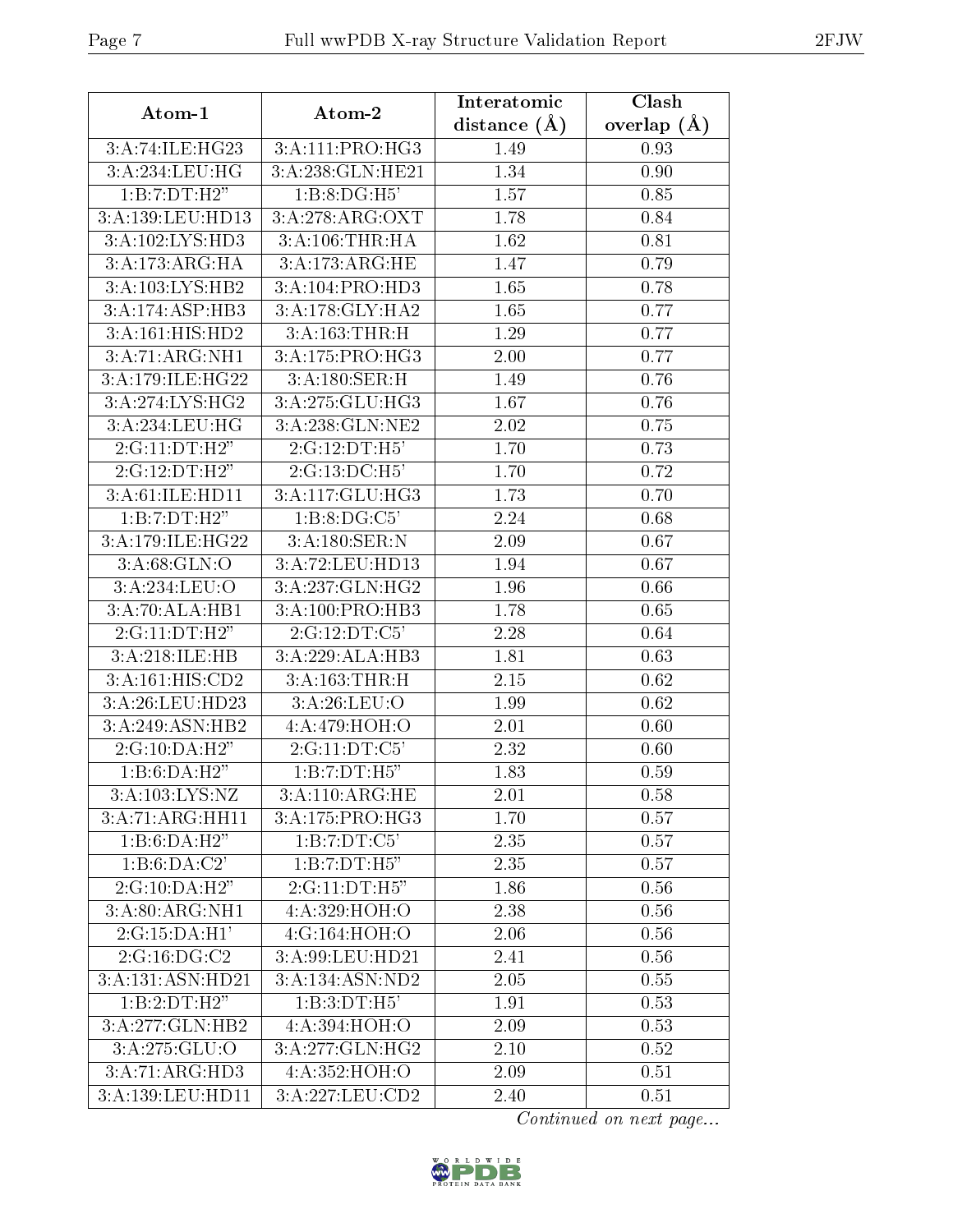| Conningea from previous page |                   | Interatomic    | Clash           |
|------------------------------|-------------------|----------------|-----------------|
| Atom-1                       | Atom-2            | distance $(A)$ | overlap $(\AA)$ |
| $2:G:10:D\overline{A:C2'}$   | 2:G:11:DT:H5"     | 2.39           | 0.50            |
| 2:G:12:DT:H1'                | 2:G:13:DC:H5"     | 1.93           | 0.50            |
| 2:G:10:DA:H1'                | 2:G:11:DT:H5"     | 1.93           | 0.50            |
| 3:A:80:ARG:HG2               | 3:A:80:ARG:HH11   | 1.77           | 0.49            |
| 3:A:132:PRO:O                | 3:A:136:LEU:HD23  | 2.12           | 0.49            |
| 3:A:139:LEU:HD11             | 3:A:227:LEU:HD23  | 1.94           | 0.49            |
| 1:B:6:DA:H1'                 | 1:B:7:DT:H5"      | 1.95           | 0.48            |
| 3:A:214:HIS:N                | 3:A:215:PRO:HD3   | 2.29           | 0.47            |
| 3:A:139:LEU:HD13             | 3:A:278:ARG:C     | 2.33           | 0.47            |
| 3:A:273:LEU:HG               | 3:A:278:ARG:HB3   | 1.95           | 0.47            |
| 3:A:273:LEU:HG               | 3:A:278:ARG:CB    | 2.44           | 0.47            |
| 3:A:213:GLN:C                | 3:A:215:PRO:HD3   | 2.35           | 0.46            |
| 3:A:49:ILE:O                 | 3:A:51:PRO:HD3    | 2.14           | 0.46            |
| 3:A:99:LEU:HA                | 3:A:100:PRO:HD3   | 1.76           | 0.46            |
| 2:G:11:DT:H1'                | 2:G:12:DT:H5"     | 1.98           | 0.46            |
| 3:A:61:ILE:HD11              | 3:A:117:GLU:CG    | 2.44           | 0.46            |
| 3: A: 174: ASP: O            | 3:A:175:PRO:C     | 2.54           | 0.45            |
| 3:A:144:GLN:O                | 3:A:145:TRP:C     | 2.55           | 0.45            |
| 2:G:11:DT:H2'                | 2:G:12:DT:H71     | 1.98           | 0.45            |
| 3:A:179:ILE:CG2              | 3:A:180:SER:H     | 2.23           | 0.45            |
| 3: A:274:LYS:O               | 3:A:277:GLN:HG2   | 2.17           | 0.45            |
| 3:A:174:ASP:CG               | 3:A:175:PRO:HD2   | 2.37           | 0.45            |
| 3:A:213:GLN:HA               | 3:A:213:GLN:NE2   | 2.32           | 0.44            |
| 3:A:273:LEU:HG               | 3:A:278:ARG:OXT   | 2.18           | 0.44            |
| 3:A:237:GLN:O                | 3:A:241:ARG:HG3   | 2.18           | 0.44            |
| $3:\overline{A:206:ASP:HB3}$ | 3:A:250:LEU:HD13  | 2.00           | 0.44            |
| 2:G:14:DA:H1'                | 2:G:15:DA:H5"     | 1.99           | 0.44            |
| 3:A:104:PRO:HD2              | 3: A: 107: ASN: O | 2.18           | 0.43            |
| 1:B:3:DT:H2"                 | 1:B:4:DG:C8       | 2.53           | 0.43            |
| 3:A:99:LEU:HD12              | $3:$ A:99:LEU:N   | 2.34           | 0.43            |
| $2:G:15:DA:\overline{H2}$    | 2:G:16:DG:CS      | 2.54           | 0.43            |
| 2:G:14:DA:H2"                | 2:G:15:DA:H5'     | 1.99           | 0.42            |
| 3:A:144:GLN:HB3              | 3:A:145:TRP:H     | 1.61           | 0.42            |
| 3:A:75:LYS:HB3               | 3:A:76:PRO:HD3    | 2.02           | 0.42            |
| 3:A:173:ARG:NH2              | 3:A:179:ILE:O     | 2.52           | 0.41            |
| 2:G:12:DT:H2"                | 2:G:13:DC:C5'     | 2.44           | 0.41            |
| 3:A:71:ARG:HH12              | 3:A:175:PRO:HG3   | 1.77           | 0.41            |
| 3:A:120:LYS:HG3              | 4:A:435:HOH:O     | $2.20\,$       | 0.41            |
| 3:A:126:HIS:HA               | 3:A:127:PRO:HD3   | 1.97           | 0.41            |
| 3:A:209:ASP:O                | 3:A:213:GLN:HG2   | 2.21           | 0.41            |
| 3:A:275:GLU:O                | 3:A:276:GLY:C     | 2.57           | 0.41            |

Continued from previous page.

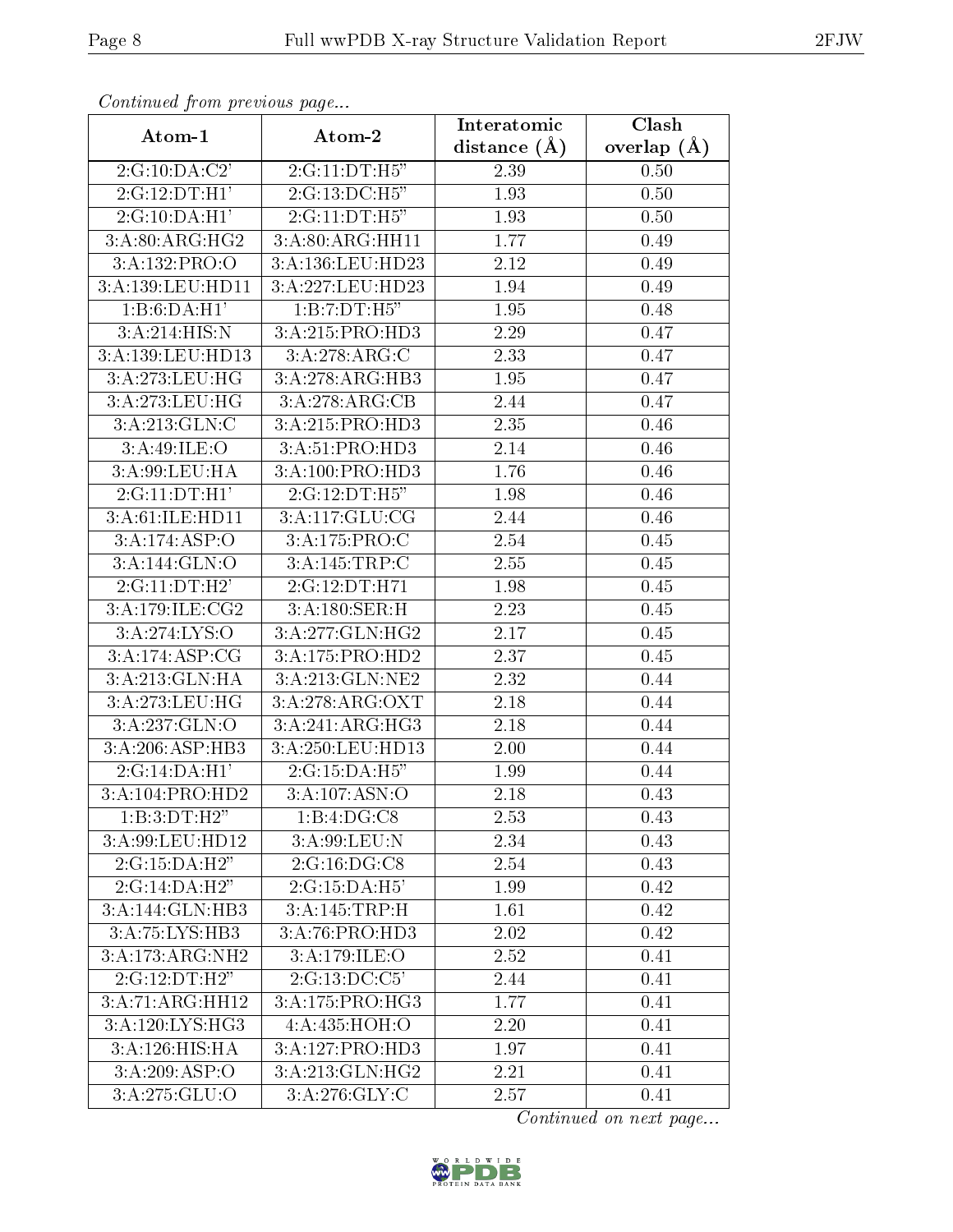| Atom-1           | Atom-2           | Interatomic    | Clash              |
|------------------|------------------|----------------|--------------------|
|                  |                  | distance $(A)$ | $(\AA)$<br>overlap |
| 2:G:12:DT:H1'    | 2:G:13:DC:C5'    | 2.51           | 0.41               |
| 3:A:234:LEU:O    | 3:A:238:GLN:HG3  | 2.20           | 0.40               |
| 3:A:220:LEU:HD22 | 3:A:227:LEU:HD23 | 2.02           | 0.40               |
| 3:A:274:LYS:HE2  | 3:A:275:GLU:OE1  | 2.21           | 0.40               |
| 3:A:144:GLN:HE21 | 3:A:145:TRP:N    | 2.19           | 0.40               |
| 3:A:127:PRO:HG3  | 4:A:389:HOH:O    | 2.21           | 0.40               |

Continued from previous page...

All (2) symmetry-related close contacts are listed below. The label for Atom-2 includes the symmetry operator and encoded unit-cell translations to be applied.

| Atom-1         | Atom-2                    | Interatomic<br>distance (A) | Clash<br>overlap $(A)$ |
|----------------|---------------------------|-----------------------------|------------------------|
| 1:B:8:DG:O3'   | 2:G:9:DC:P[2]<br>-765I    | 1.61                        | 9.59-                  |
| 3:A:271:TYR:OH | 3:A:271:TYR:OH[2]<br>6651 | 2 19                        |                        |

### 5.3 Torsion angles (i)

#### 5.3.1 Protein backbone  $(i)$

In the following table, the Percentiles column shows the percent Ramachandran outliers of the chain as a percentile score with respect to all X-ray entries followed by that with respect to entries of similar resolution.

The Analysed column shows the number of residues for which the backbone conformation was analysed, and the total number of residues.

| Mol   Chain | Analysed                                           |  | Favoured   Allowed   Outliers   Percentiles |
|-------------|----------------------------------------------------|--|---------------------------------------------|
|             | $253/255 (99\%)$   233 (92\%)   7 (3\%)   13 (5\%) |  | $\boxed{2}$ 0                               |

All (13) Ramachandran outliers are listed below:

| Mol | Chain | Res | <b>Type</b> |
|-----|-------|-----|-------------|
| 3   | А     | 175 | PRO         |
| 3   | А     | 180 | SER         |
| 3   | А     | 104 | <b>PRO</b>  |
| 3   | А     | 145 | TRP         |
| 3   | А     | 275 | GLU         |
| 3   | A     | 276 | <b>GLY</b>  |
| 3   | А     | 106 | $\rm THR$   |
| 3   |       | 108 | <b>ASP</b>  |
| 3   |       | 181 | GLY         |

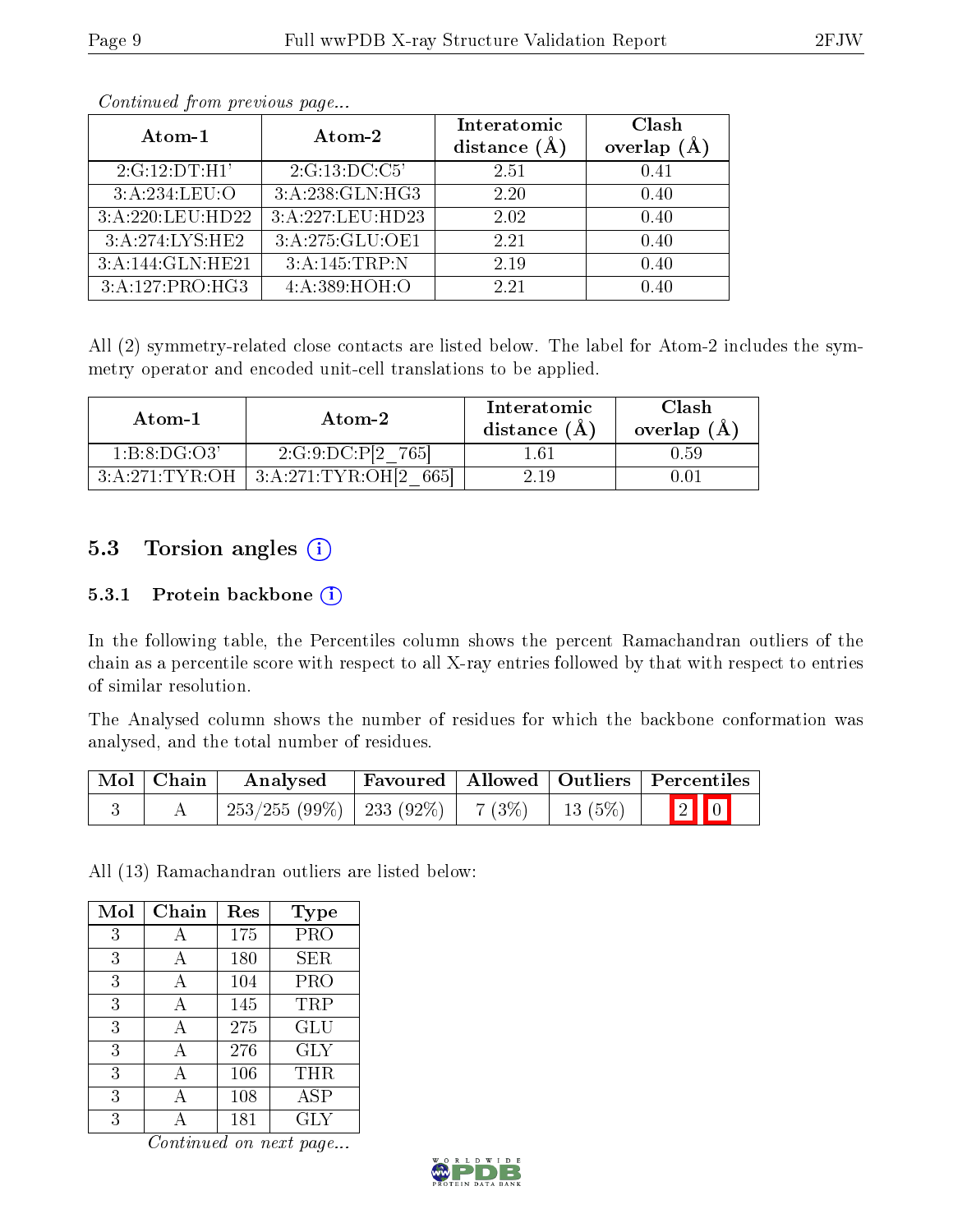Continued from previous page...

| Mol | Chain | Res | Type |
|-----|-------|-----|------|
|     |       | 223 | VAL  |
|     |       | 103 | LYS  |
|     |       | 179 | ILE  |
|     |       | 105 | GLY  |

#### 5.3.2 Protein sidechains  $(i)$

In the following table, the Percentiles column shows the percent sidechain outliers of the chain as a percentile score with respect to all X-ray entries followed by that with respect to entries of similar resolution.

The Analysed column shows the number of residues for which the sidechain conformation was analysed, and the total number of residues.

| $\mid$ Mol $\mid$ Chain | Analysed                               |       | $^\top$ Rotameric   Outliers   Percentiles |
|-------------------------|----------------------------------------|-------|--------------------------------------------|
|                         | $224/224$ (100\%)   218 (97\%) $^{-1}$ | 6(3%) | - 34<br>44                                 |

All (6) residues with a non-rotameric sidechain are listed below:

| Mol           | Chain | Res | Type       |
|---------------|-------|-----|------------|
| $\mathcal{R}$ |       | 64  | TYR.       |
| $\mathcal{R}$ |       | 144 | <b>GLN</b> |
| 3             |       | 173 | $\rm{ARG}$ |
| 3             |       | 175 | <b>PRO</b> |
| 3             |       | 176 | <b>GLU</b> |
| २             |       | 177 | MET        |

Some sidechains can be flipped to improve hydrogen bonding and reduce clashes. All (10) such sidechains are listed below:

| Mol | Chain        | Res     | Type         |
|-----|--------------|---------|--------------|
| 3   | А            | 31      | <b>GLN</b>   |
| 3   | А            | 77      | <b>HIS</b>   |
| 3   | А            | 84      | GLN          |
| 3   | А            | 134     | ASN          |
| 3   | А            | 144     | GLN          |
| 3   | А            | 161     | HIS          |
| 3   | А            | 213     | GLN          |
| 3   | $\mathbf{A}$ | 238     | <b>GLN</b>   |
| 3   | А            | 245     | <b>GLN</b>   |
| 3   |              | $277\,$ | $_{\rm GLN}$ |

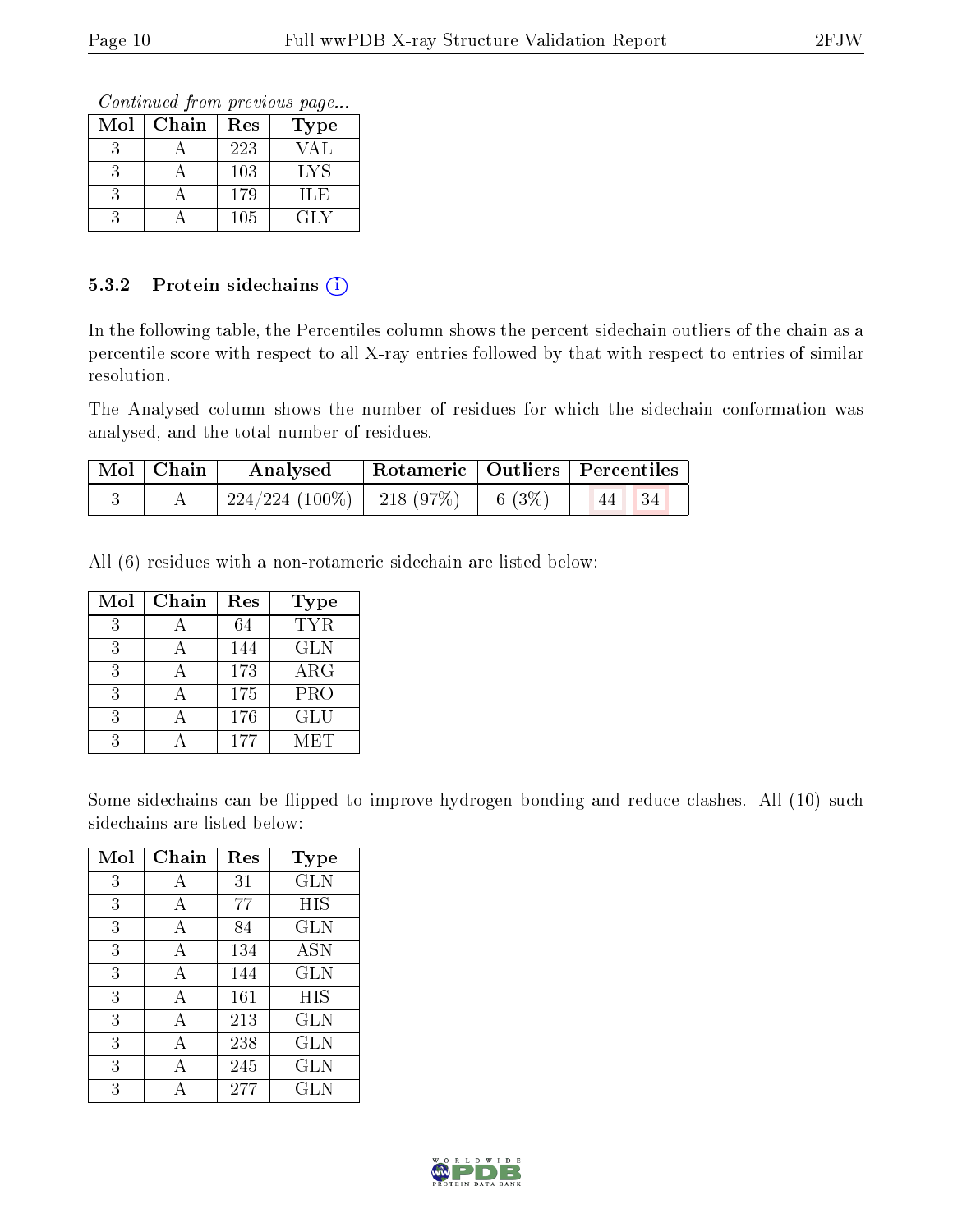#### 5.3.3 RNA [O](https://www.wwpdb.org/validation/2017/XrayValidationReportHelp#rna)i

There are no RNA molecules in this entry.

#### 5.4 Non-standard residues in protein, DNA, RNA chains (i)

There are no non-standard protein/DNA/RNA residues in this entry.

#### 5.5 Carbohydrates  $(i)$

There are no carbohydrates in this entry.

#### 5.6 Ligand geometry  $(i)$

There are no ligands in this entry.

#### 5.7 [O](https://www.wwpdb.org/validation/2017/XrayValidationReportHelp#nonstandard_residues_and_ligands)ther polymers (i)

There are no such residues in this entry.

### 5.8 Polymer linkage issues  $(i)$

There are no chain breaks in this entry.

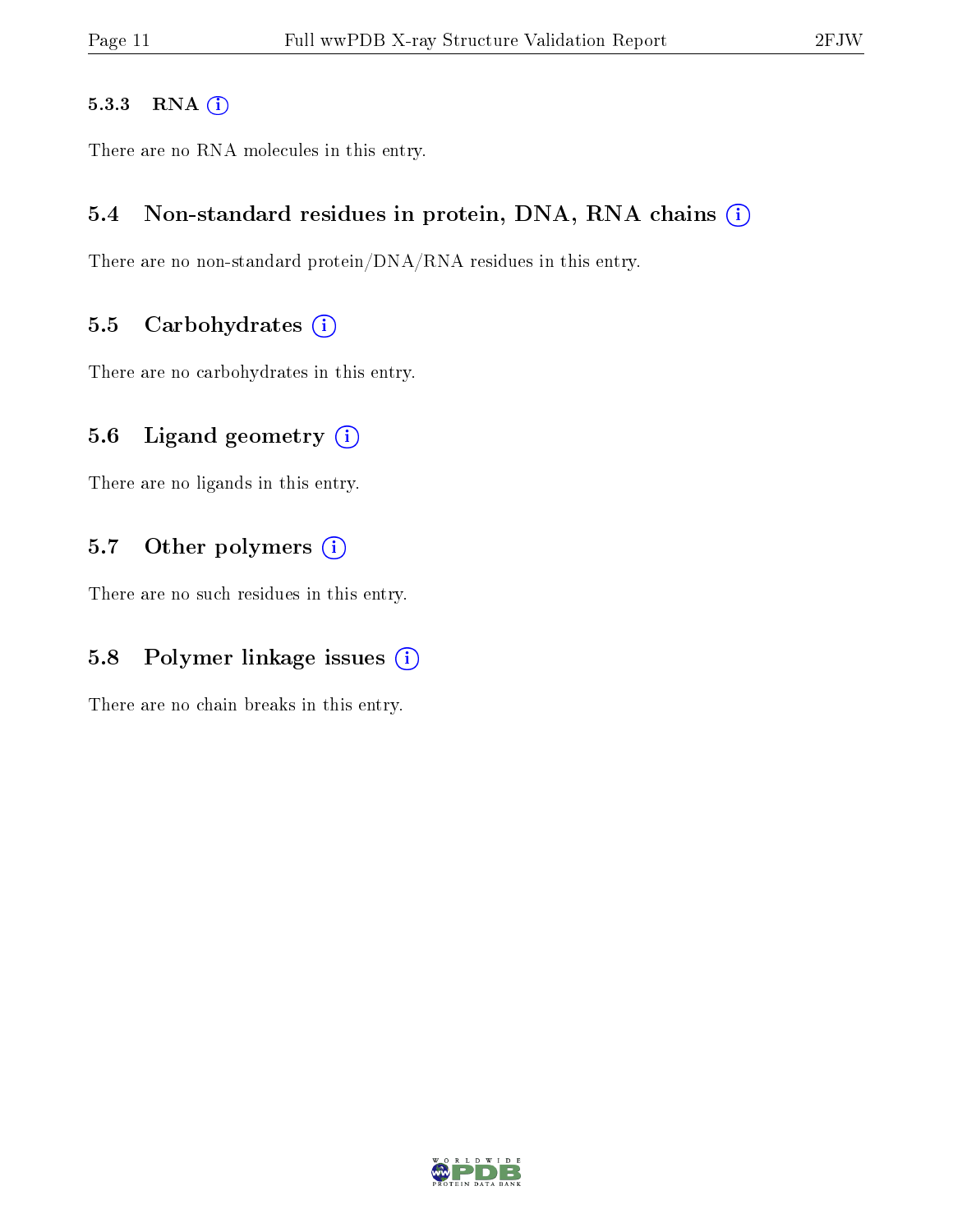# 6 Fit of model and data  $(i)$

## 6.1 Protein, DNA and RNA chains  $(i)$

In the following table, the column labelled  $#RSRZ> 2'$  contains the number (and percentage) of RSRZ outliers, followed by percent RSRZ outliers for the chain as percentile scores relative to all X-ray entries and entries of similar resolution. The OWAB column contains the minimum, median,  $95<sup>th</sup>$  percentile and maximum values of the occupancy-weighted average B-factor per residue. The column labelled ' $Q< 0.9$ ' lists the number of (and percentage) of residues with an average occupancy less than 0.9.

| Mol | Chain | Analysed         | ${ <\hspace{-1.5pt}{\mathrm{RSRZ}} \hspace{-1.5pt}>}$ | $\#\text{RSRZ}\text{>2}$                      | $OWAB(A^2)$    | Q <sub>0.9</sub> |
|-----|-------|------------------|-------------------------------------------------------|-----------------------------------------------|----------------|------------------|
|     |       | $8/8$ (100\%)    | 0.51                                                  | 100<br>$\vert$ 100 $\vert$                    | 44, 60, 64, 68 |                  |
| 2   | G     | $8/8$ (100%)     | 0.50                                                  | 100<br>$\vert$ 100<br>∩                       | 31, 66, 72, 73 |                  |
| 3   |       | $255/255(100\%)$ | 1.21                                                  | $\boxed{2}$<br>14 <sub>h</sub><br>37 $(14\%)$ | 18, 32, 77, 95 |                  |
| All | All   | $271/271(100\%)$ | 1.16                                                  | $37(13\%)$<br>$ 3\rangle$                     | 18, 33, 75, 95 |                  |

All (37) RSRZ outliers are listed below:

| Mol            | Chain              | Res              | <b>Type</b>             | <b>RSRZ</b>       |
|----------------|--------------------|------------------|-------------------------|-------------------|
| $\overline{3}$ | $\boldsymbol{A}$   | $276\,$          | <b>GLY</b>              | 19.8              |
| $\overline{3}$ | $\overline{A}$     | 106              | THR                     | 14.2              |
| $\overline{3}$ | $\overline{\rm A}$ | 179              | ILE                     | 13.2              |
| $\overline{3}$ | $\overline{\rm A}$ | 104              | $\overline{\text{PRO}}$ | $\overline{11.8}$ |
| $\overline{3}$ | $\overline{\rm A}$ | 107              | $\overline{\text{ASN}}$ | 10.4              |
| $\overline{3}$ | $\overline{A}$     | $\overline{175}$ | $\overline{\text{PRO}}$ | $\overline{10.3}$ |
| $\overline{3}$ | $\overline{\rm A}$ | 105              | <b>GLY</b>              | 10.2              |
| $\overline{3}$ | $\overline{\rm A}$ | 108              | ASP                     | 9.4               |
| $\overline{3}$ | $\overline{A}$     | 278              | $\rm{ARG}$              | 9.3               |
| $\overline{3}$ | $\overline{\rm A}$ | 180              | ${\rm SER}$             | $7.2\,$           |
| $\overline{3}$ | $\overline{\rm A}$ | 177              | MET                     | 6.9               |
| 3              | $\overline{\rm A}$ | 144              | <b>GLN</b>              | 5.4               |
| $\overline{3}$ | $\overline{\rm A}$ | 234              | LEU                     | $\overline{5.1}$  |
| $\overline{3}$ | $\overline{\rm A}$ | 277              | GLN                     | 4.3               |
| $\overline{3}$ | $\overline{\rm A}$ | 101              | <b>VAL</b>              | 4.3               |
| $\overline{3}$ | $\overline{\rm A}$ | 178              | $\overline{\text{GLY}}$ | 4.3               |
| $\overline{3}$ | $\overline{\rm A}$ | 176              | GLU                     | 4.2               |
| $\overline{3}$ | $\overline{A}$     | 145              | TRP                     | 4.2               |
| $\overline{3}$ | $\overline{\rm A}$ | 102              | LYS.                    | 4.1               |
| $\overline{3}$ | $\overline{\rm A}$ | 99               | <b>LEU</b>              | $3.6\,$           |
| $\overline{3}$ | $\overline{A}$     | 100              | PRO                     | 3.3               |
| $\overline{3}$ | $\overline{\rm A}$ | 24               | THR                     | 3.3               |
| $\overline{3}$ | $\overline{\rm A}$ | 173              | $\rm{ARG}$              | $3.\overline{2}$  |